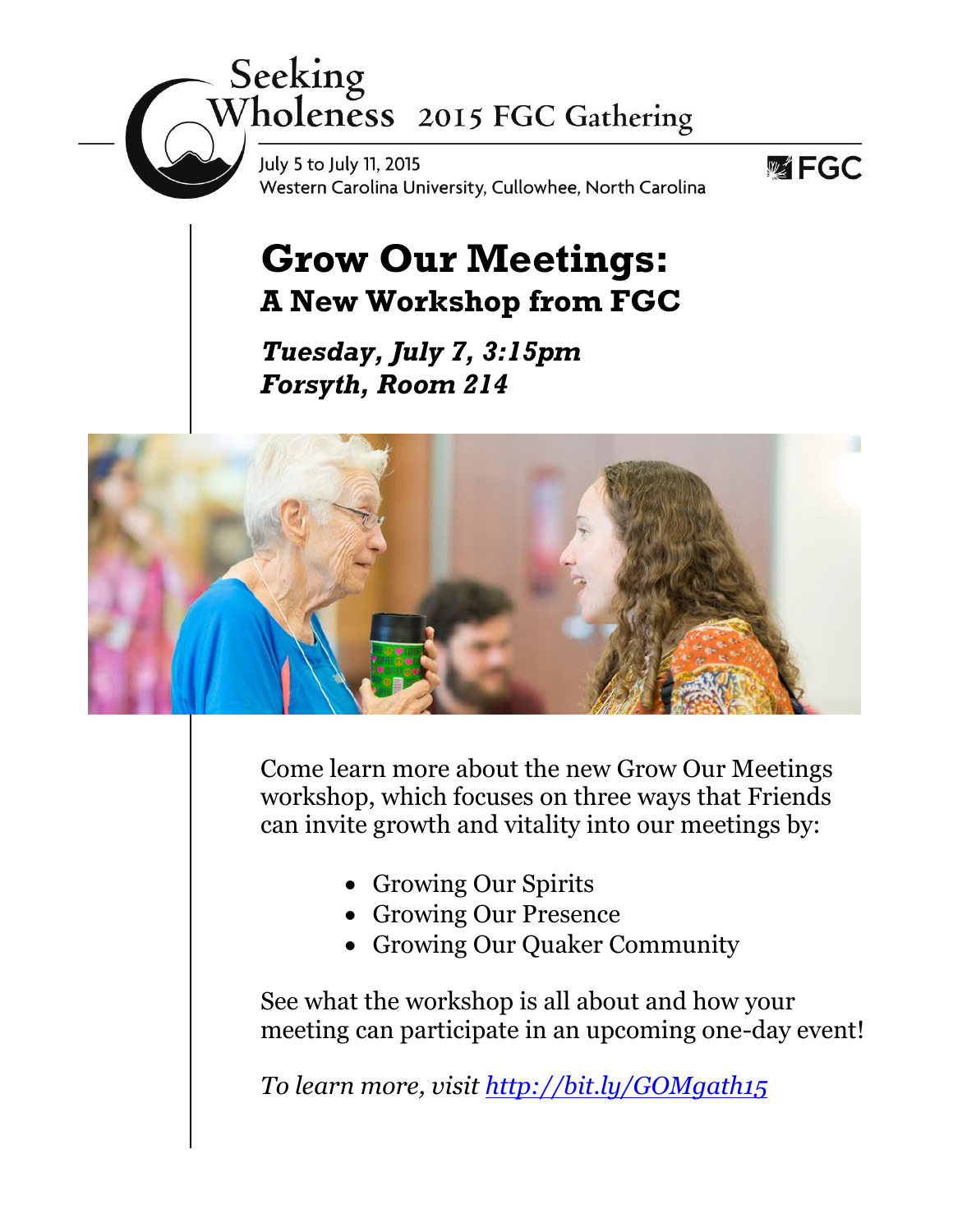## Seeking<br>Wholeness 2015 FGC Gathering

July 5 to July 11, 2015 Western Carolina University, Cullowhee, North Carolina



#### **New Meetings Project: What New Meetings Have to Share with Existing Meetings**

*Monday, July 6 @ 4:30pm Forsyth, Room 214*



The New Meetings Project (NMP) was developed in response to inquiries from Friends asking for support in starting new worship groups and meetings. Through our work with new meetings (and surveys of newer meetings) we've learned a thing or two. Come learn what advice new meetings have to offer existing meetings – advice that might just lead to renewal!

*FGC's New Meetings Project is here to support and nurture the creation of new, vibrant meetings and worship groups.*

*To learn more, visit<http://bit.ly/nmpinfo>*